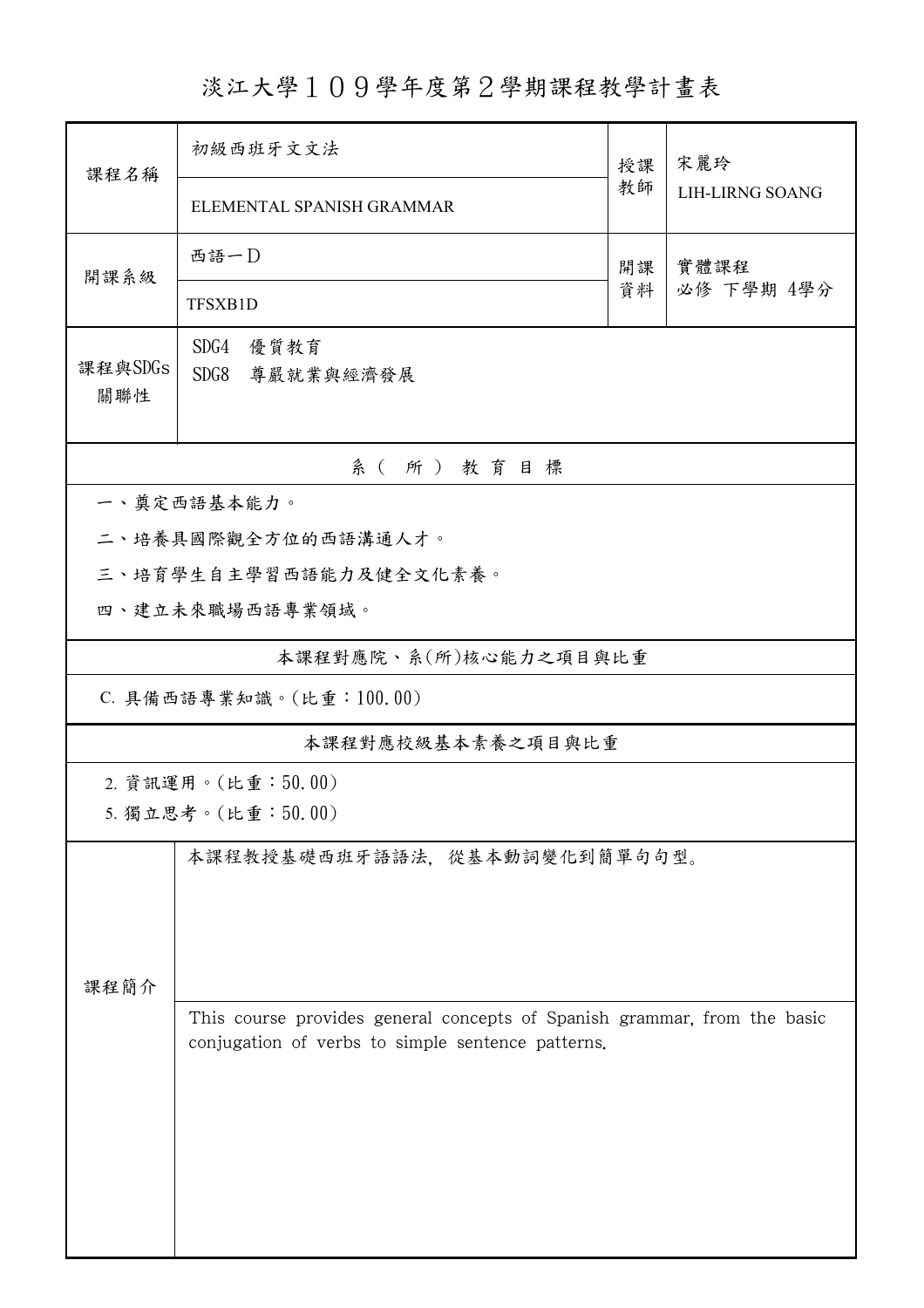## 本課程教學目標與認知、情意、技能目標之對應

將課程教學目標分別對應「認知(Cognitive)」、「情意(Affective)」與「技能(Psychomotor)」 的各目標類型。

一、認知(Cognitive):著重在該科目的事實、概念、程序、後設認知等各類知識之學習。

二、情意(Affective):著重在該科目的興趣、倫理、態度、信念、價值觀等之學習。

三、技能(Psychomotor):著重在該科目的肢體動作或技術操作之學習。

| 序<br>號       | 教學目標(中文)                     |                                 |    | 教學目標(英文)                                                                                                                                                                                                                                                    |                      |  |  |  |
|--------------|------------------------------|---------------------------------|----|-------------------------------------------------------------------------------------------------------------------------------------------------------------------------------------------------------------------------------------------------------------|----------------------|--|--|--|
|              | 1. 奠定基礎之文法專業西語知識.<br>力.      |                                 |    | 1. To consolidate the foundation of basic Spanish<br>2. 訓練學生聽說讀寫之基礎語言能 learning on the fundamental level in Grammar class.<br>2. To train the competence of language learning<br>such as listening, speaking, reading, writing on the<br>fundamental level, |                      |  |  |  |
|              | 教學目標之目標類型、核心能力、基本素養教學方法與評量方式 |                                 |    |                                                                                                                                                                                                                                                             |                      |  |  |  |
| 序號           | 目標類型                         | 院、系 $(\text{m})$<br>核心能力   基本素養 | 校級 | 教學方法                                                                                                                                                                                                                                                        | 評量方式                 |  |  |  |
| 1            | 認知                           | $\mathcal{C}$                   | 25 | 講述、實作                                                                                                                                                                                                                                                       | 測驗、作業、報告(含<br>口頭、書面) |  |  |  |
|              | 授課進度表                        |                                 |    |                                                                                                                                                                                                                                                             |                      |  |  |  |
| 週次           | 日期起訖                         |                                 |    | 內 容 (Subject/Topics)                                                                                                                                                                                                                                        | 備註                   |  |  |  |
| $\mathbf{1}$ | $110/02/22$ ~<br>110/02/28   | Unidad<br>31, 32, 63, 64        |    |                                                                                                                                                                                                                                                             |                      |  |  |  |
| 2            | $110/03/01$ ~<br>110/03/07   | Fiesta; Unidad 34, 35           |    |                                                                                                                                                                                                                                                             |                      |  |  |  |
| 3            | $110/03/08$ ~<br>110/03/14   | Unidad 36,37, 38, 39            |    |                                                                                                                                                                                                                                                             |                      |  |  |  |
| 4            | $110/03/15$ ~<br>110/03/21   | Unidad 40, 65, 66, 67           |    |                                                                                                                                                                                                                                                             |                      |  |  |  |
| 5            | $110/03/22$ ~<br>110/03/28   | Unidad 68, 76, 77, 78           |    |                                                                                                                                                                                                                                                             |                      |  |  |  |
| 6            | $110/03/29$ ~<br>110/04/04   | Fiesta                          |    |                                                                                                                                                                                                                                                             |                      |  |  |  |
| 7            | $110/04/05$ ~<br>110/04/11   | Unidad 79, 69, 70, 71           |    |                                                                                                                                                                                                                                                             |                      |  |  |  |
| 8            | $110/04/12$ ~<br>110/04/18   | Unidad 72, 73, 74, 75           |    |                                                                                                                                                                                                                                                             |                      |  |  |  |
| 9            | $110/04/19$ ~<br>110/04/25   | Repaso                          |    |                                                                                                                                                                                                                                                             |                      |  |  |  |
| 10           | $110/04/26$ ~<br>110/05/02   | 期中考試週                           |    |                                                                                                                                                                                                                                                             |                      |  |  |  |
| 11           | $110/05/03$ ~<br>110/05/09   | Unidad 84, 85, 86, 87           |    |                                                                                                                                                                                                                                                             |                      |  |  |  |
| 12           | $110/05/10$ ~<br>110/05/16   | Unidad 88, 89, 91, 92           |    |                                                                                                                                                                                                                                                             |                      |  |  |  |
| 13           | $110/05/17$ ~<br>110/05/23   | Unidad 93, 94, 95, 96           |    |                                                                                                                                                                                                                                                             |                      |  |  |  |